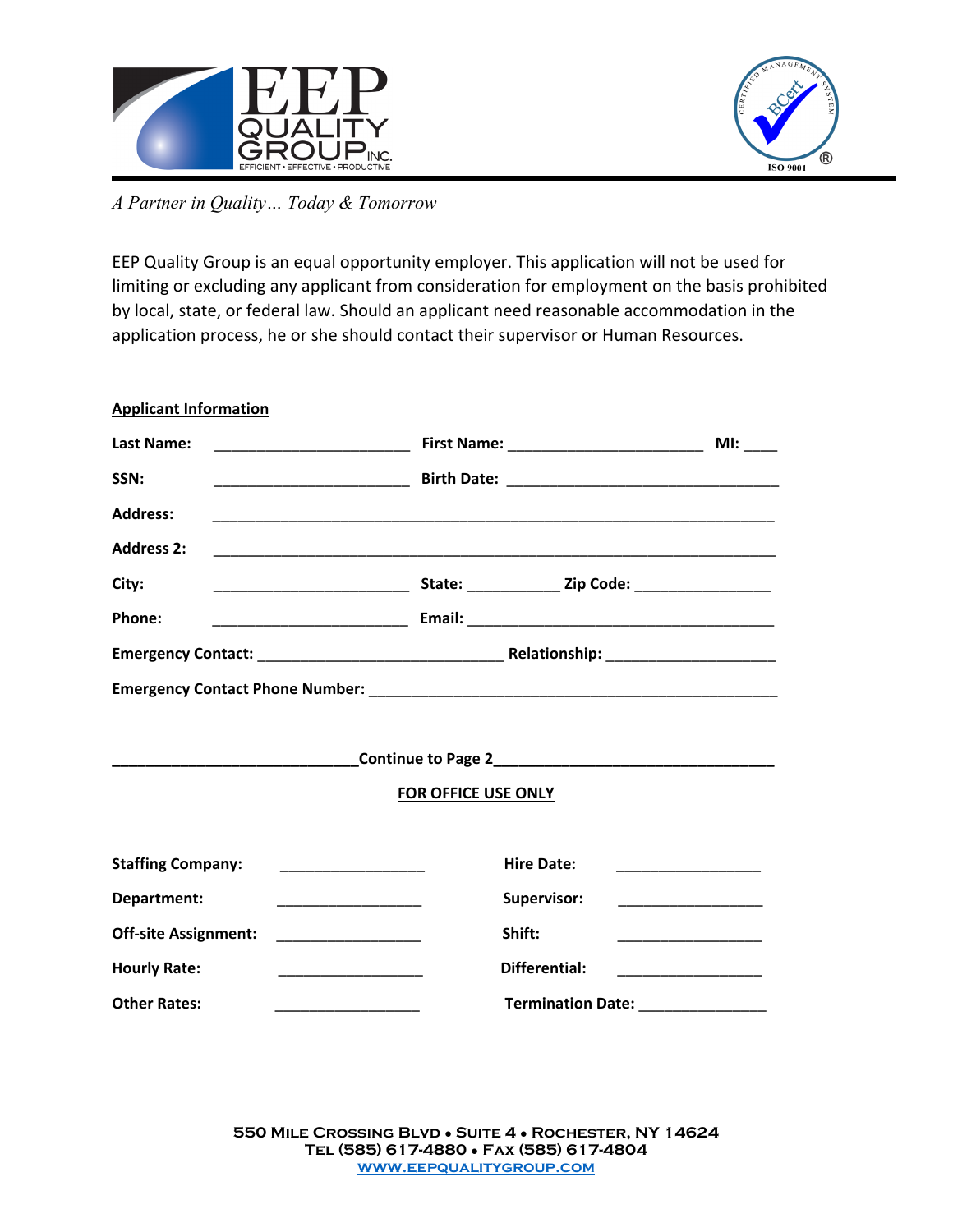



| A Partner in Quality Today & Tomorrow<br><b>Employment Position</b>                                                                                   |                                                                                                               |           |  |                                              |
|-------------------------------------------------------------------------------------------------------------------------------------------------------|---------------------------------------------------------------------------------------------------------------|-----------|--|----------------------------------------------|
|                                                                                                                                                       |                                                                                                               |           |  |                                              |
|                                                                                                                                                       |                                                                                                               |           |  | Circle the shifts are you available to work: |
| A shift $(6:00 \text{ am} - 2:00 \text{ pm})$                                                                                                         | B shift (2:00pm - 10:00pm)                                                                                    |           |  |                                              |
| C shift $(10:00 \text{pm} - 6:00 \text{am})$                                                                                                          | Weekend shift $(6:00 \text{ am} - 2:00 \text{pm})$                                                            |           |  |                                              |
|                                                                                                                                                       |                                                                                                               |           |  |                                              |
| If needed, are you available to work overtime?                                                                                                        | Yes                                                                                                           | No        |  |                                              |
| On what date can you start working if hired? ___________________________________                                                                      |                                                                                                               |           |  |                                              |
|                                                                                                                                                       | Do you have reliable transportation to and from work? Decreases the contract of the control of the control of |           |  |                                              |
| Are you willing and able to work at EEP customer satellite sites if requested?<br>Yes                                                                 |                                                                                                               |           |  |                                              |
| Are you willing to submit to a background check if requested by customer location?                                                                    |                                                                                                               |           |  |                                              |
|                                                                                                                                                       | Yes                                                                                                           | <b>No</b> |  |                                              |
|                                                                                                                                                       |                                                                                                               |           |  |                                              |
| <b>Personal Information</b>                                                                                                                           |                                                                                                               |           |  |                                              |
| Have you received Covid-19 Vaccination?                                                                                                               | Yes                                                                                                           | <b>No</b> |  |                                              |
| $\bullet$<br>guidelines issued by the CDC.<br>If your answer is yes, you must present vaccination card to HR.<br>$\bullet$                            | If your answer is no, you are required to wear masks at all times and follow the                              |           |  |                                              |
| Have you ever applied to or worked for EEP Quality Group?                                                                                             | Yes                                                                                                           | No        |  |                                              |
| If yes, when?                                                                                                                                         |                                                                                                               |           |  |                                              |
| Do you have any friends or relatives working for EEP Quality Group?                                                                                   | Yes                                                                                                           | <b>No</b> |  |                                              |
| If yes, state name and relationship:<br>and the state of the state of the state of the state of the state of the state of the state of the state of t |                                                                                                               |           |  |                                              |
| Are you 18 years or older?                                                                                                                            | Yes                                                                                                           | No        |  |                                              |
| Are you approved to work in the United States?                                                                                                        | Yes                                                                                                           | No        |  |                                              |

**550 Mile Crossing Blvd** ● **Suite 4** ● **Rochester, NY 14624 Tel (585) 617-4880** ● **Fax (585) 617-4804 [www.eepqualitygroup.com](http://www.eepqualitygroup.com/)**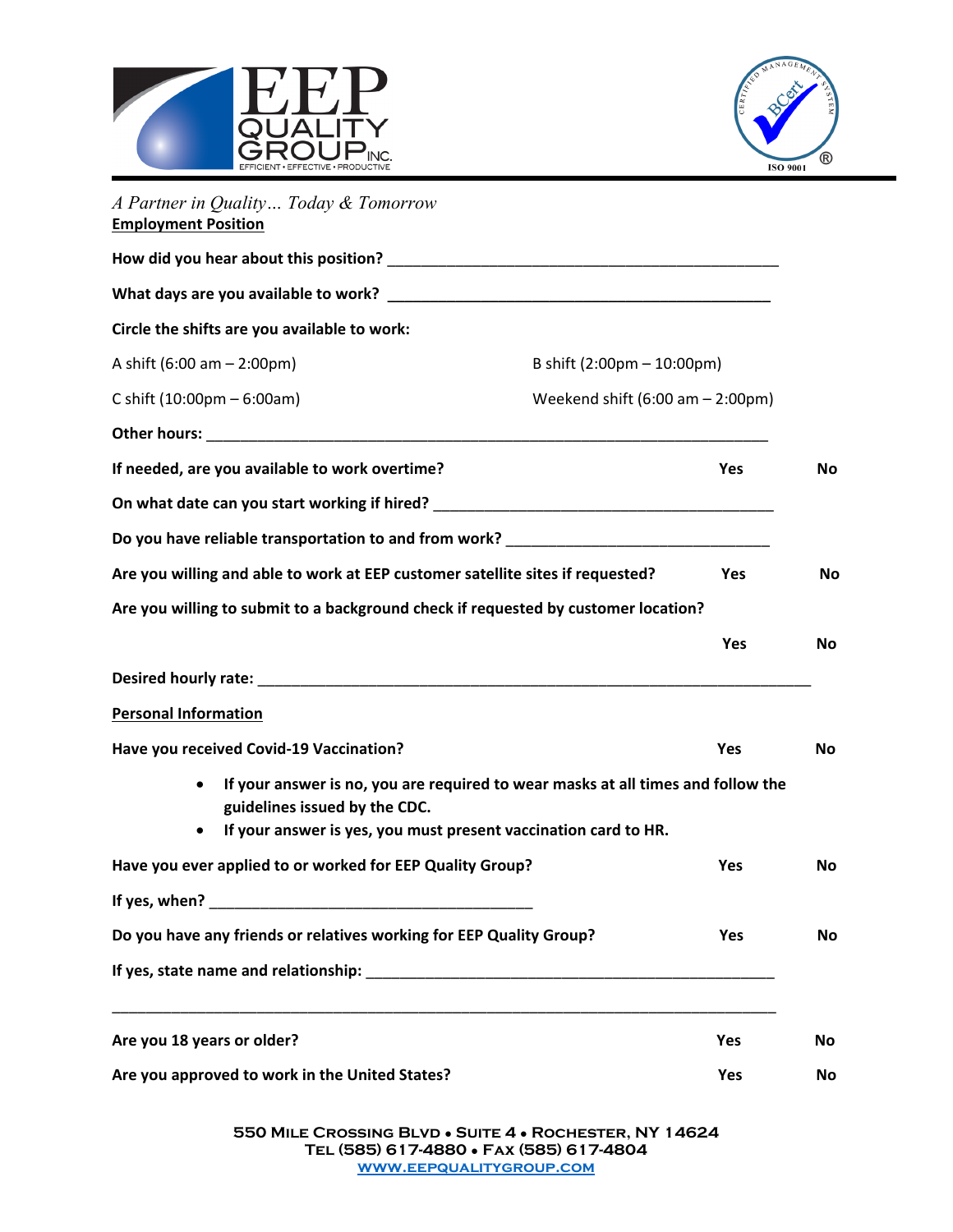



## *A Partner in Quality… Today & Tomorrow*

**Are you able to perform the essential job functions for which you are applying for with or without reasonable accommodation?** No **Research 2019** No **Research 2019** No **Research 2019** No

#### **Education and Training**

#### **High School**

| <b>Name</b> | Location (City, State) | <b>Year Graduated</b> | <b>Degree Earned</b> |
|-------------|------------------------|-----------------------|----------------------|
|             |                        |                       |                      |

#### **College/University**

| <b>Name</b> | Location (City, State) | <b>Year Graduated</b> | <b>Degree Earned</b> |
|-------------|------------------------|-----------------------|----------------------|
|             |                        |                       |                      |

### **Vocational School/Specialized Training**

| <b>Name</b> | Location (City, State) | <b>Year Graduated</b> | <b>Degree Earned</b> |
|-------------|------------------------|-----------------------|----------------------|
|             |                        |                       |                      |

| <b>Previous Employment</b> |                                                                                                   |
|----------------------------|---------------------------------------------------------------------------------------------------|
| <b>Employer Name:</b>      |                                                                                                   |
| <b>Supervisor Name:</b>    |                                                                                                   |
| <b>Employer Address:</b>   |                                                                                                   |
| <b>Employer Telephone:</b> |                                                                                                   |
| Dates Employed:            |                                                                                                   |
| <b>Reason for Leaving:</b> |                                                                                                   |
| <b>Employer Name:</b>      |                                                                                                   |
| <b>Supervisor Name:</b>    |                                                                                                   |
| <b>Employer Address:</b>   |                                                                                                   |
| <b>Employer Telephone:</b> |                                                                                                   |
| Dates Employed:            |                                                                                                   |
| <b>Reason for Leaving:</b> |                                                                                                   |
|                            | 550 MILE CROSSING BLVD . SUITE 4 . ROCHESTER, NY 14624<br>TEL (585) 617-4880 · FAX (585) 617-4804 |
|                            | <b>WWW.EEPQUALITYGROUP.COM</b>                                                                    |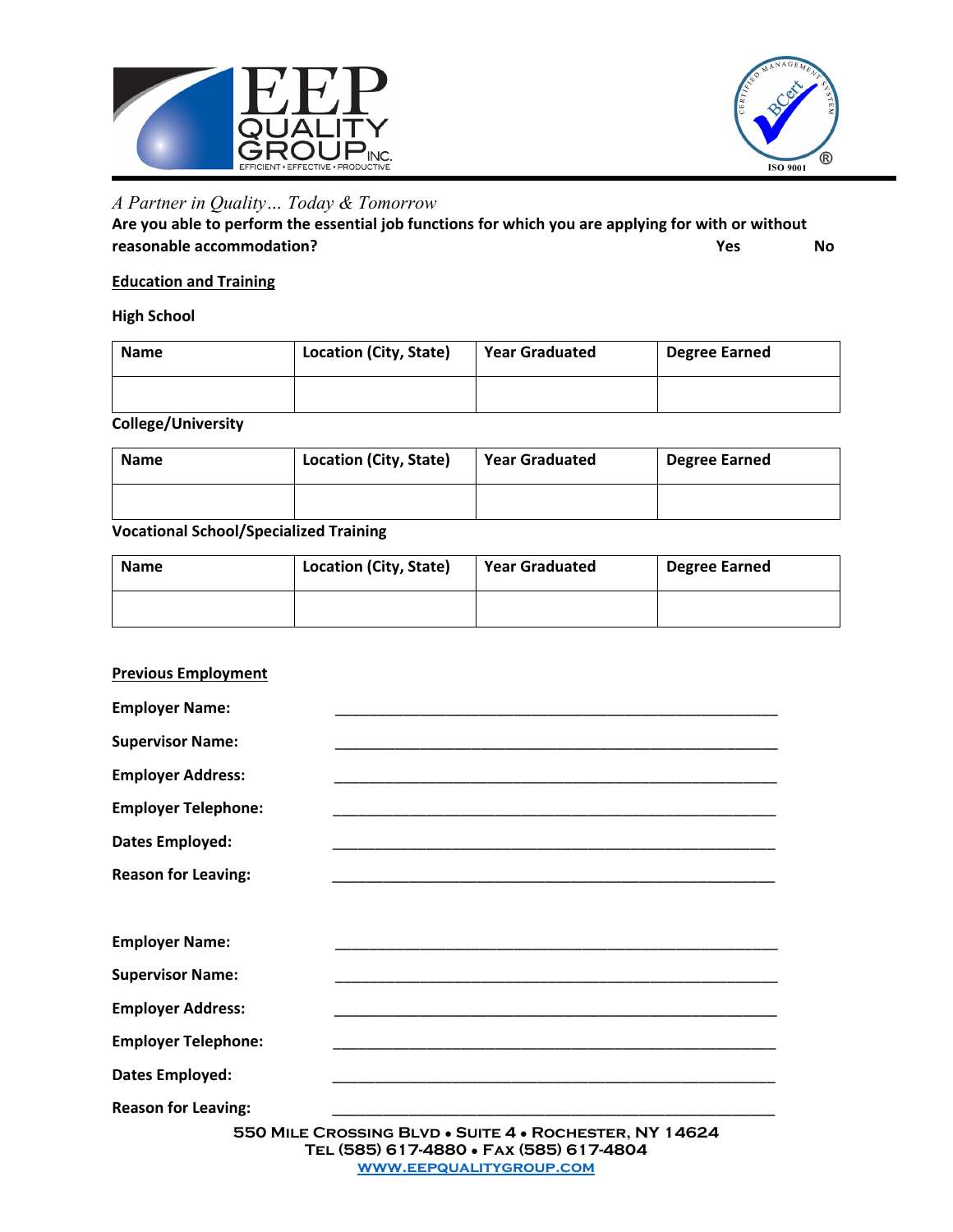



*A Partner in Quality… Today & Tomorrow*

| <b>Employer Name:</b>      |  |
|----------------------------|--|
| <b>Supervisor Name:</b>    |  |
| <b>Employer Address:</b>   |  |
| <b>Employer Telephone:</b> |  |
| <b>Dates Employed:</b>     |  |
| <b>Reason for Leaving:</b> |  |

#### **Additional Information**

EEP Quality Group will consider direct hire after completing a 6-month probationary employment period and mandatory requirements from the agency you are assigned. EEP Quality Group provides benefits to direct hire employees after completion of 1 year of service retro-active from assignment date.

#### **Ending of Assignment**

The relationship between you and EEP Quality Group Inc. is referred to as "employment at-will" meaning that you or the company reserves the right to end your assignment with or without cause, with or without reason. No representative of EEP Quality Group has authority to enter into any agreement contrary to the foregoing "employment at-will" relationship.

#### **Statement**

By signing and submitting this application, I hereby agree to the above terms and conditions, and confirm the information contained in this application is true and correct.

| Signature: | Date: |
|------------|-------|
|            |       |

| Date: |  |
|-------|--|
|       |  |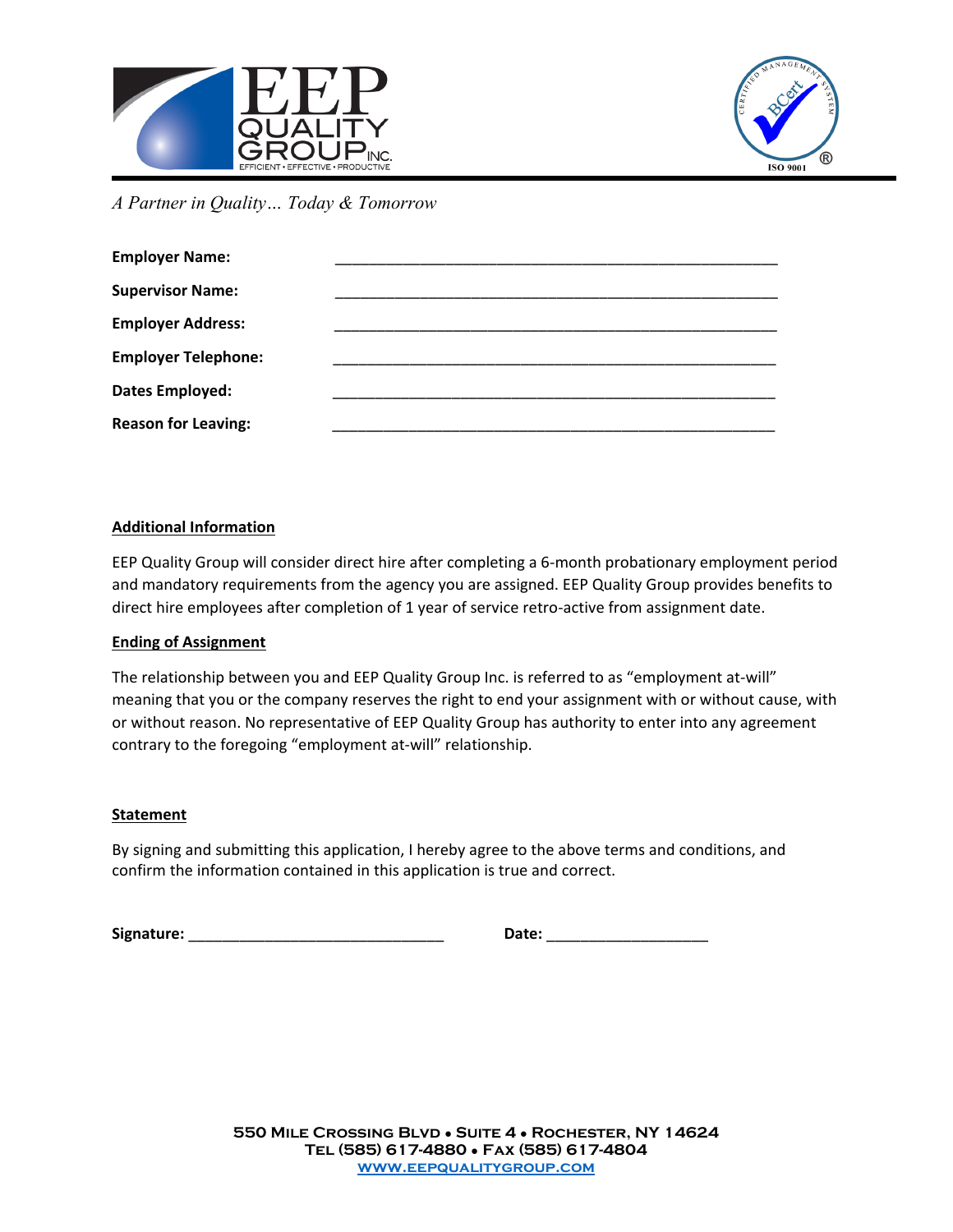



# **EEP Shop Rules**

- **1. Operators are expected to be at their workstations and ready to work at the official start time**
- **2. Operators are allowed 10 minutes at the end of the shift to complete paperwork and clean their workstations**
- **3. Workstations must be kept neat and clean**
- **4. No food or open containers are allowed at the workstations.**
- **5. Follow all safety rules of the EEP Quality Group and our respective customers**
- **6. Wear required protective gear at all times**
- **7. There are two 10-minute breaks daily, one in the morning and one in the afternoon. Times to be determined by the supervisor**
- **8. There is one half hour unpaid lunch. Times to be determined by the supervisor**
- **9. Time off should be requested in advance and approved by the supervisor.**
- **10. Casual absence will not be tolerated**
- **11. Tardiness will not be tolerated**
- **12. No cell phones, headsets, i-pods, or any similar electronic devices are allowed at the workstations unless authorized by supervisor**
- **13. Cell phone usage is limited to break times and lunch**
- **14. No reading materials are allowed at the workstations**
- **15. Everyone is expected to conduct themselves in a professional manner**
- **16. Internet use is limited to work related issues only. Social media sites are strictly prohibited.**

**Company rules are put into place to ensure employee's safety and security and help to provide a positive image towards our customers or clients. Finally, the company rules build a secure and friendly working environment in the workplace.** 

\_\_\_\_\_\_\_\_\_\_\_\_\_\_\_\_\_\_\_\_\_\_\_\_\_\_\_\_\_\_\_\_\_\_\_ \_\_\_\_\_\_\_\_\_\_\_\_\_\_\_\_\_\_\_\_\_\_\_\_\_\_\_\_\_\_\_\_\_\_\_

**I understand and will abide by the rules put in place by EEP Quality Group Inc.** 

Employee Print Name **Date Date Employee Signature** 

Form #: EEP-F061 Revised: 7-2-21 Supersedes: 4-24-15; 1-5-21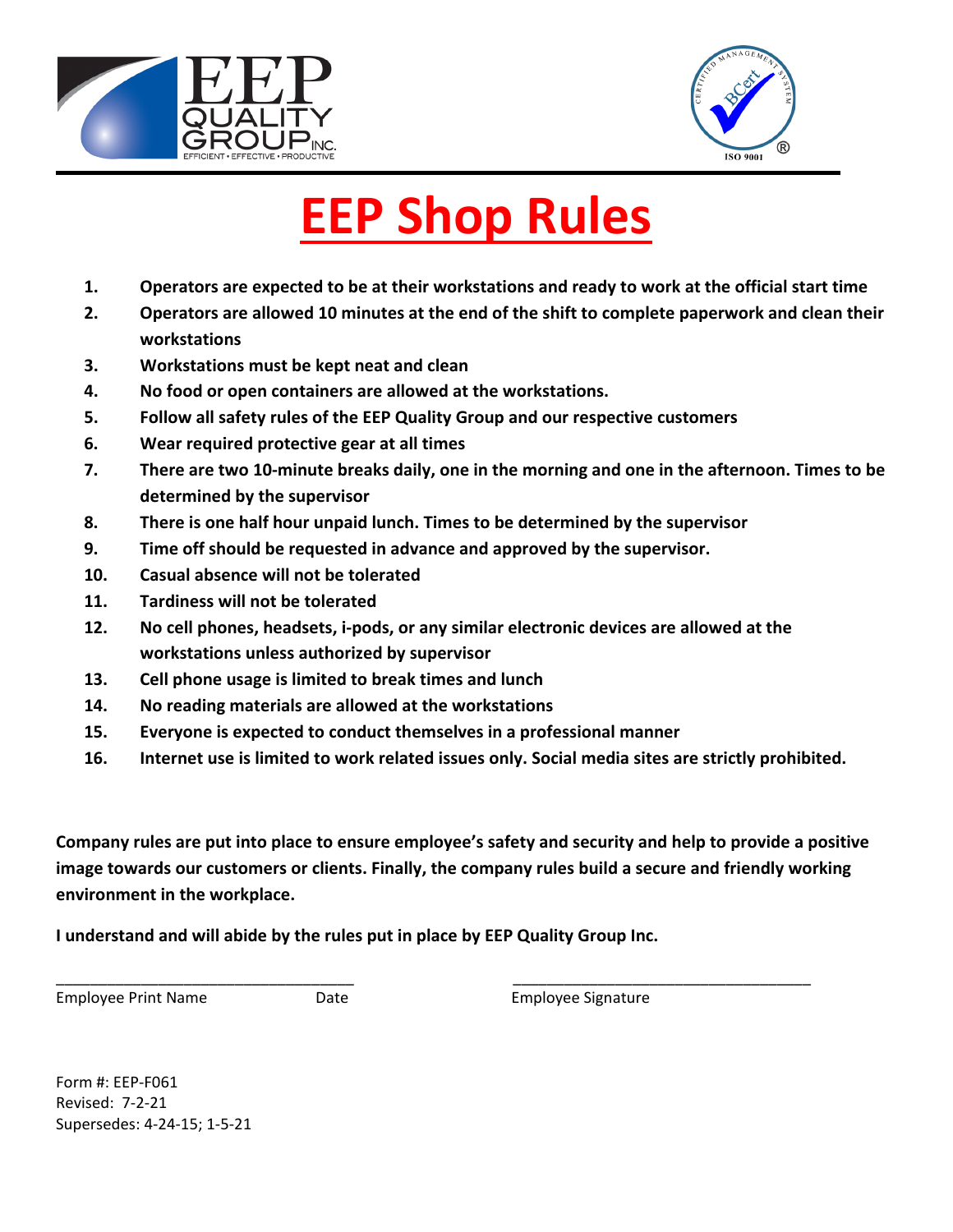

# **Vision Statement**

**To be our Customers' "partner in quality … today and tomorrow!"**

# **Mission Statement**

**Our Mission is to operate a profitable, growth oriented, diversified and quality-first organization. Our products are Contract Manufacturing, Assembly, Kitting, Sorting & Containment, Rework- Repackaging, Quality Liaison, Contract Services, Training & Consulting. We provide these services by managing and developing a well-trained, experienced team.**

**… To create a work environment that generates employee enthusiasm that leads them to recommend others to become a part of the EEP family.** 

**… To maintain and continually develop our ISO 9001-2015 Quality Management System that is focused on employee and customer satisfaction.**

# **Quality Policy**

**EEP is committed to exceeding customer requirements and achieving customer satisfaction through continual improvement of our services, our employees, and our Quality Management System.**

|                               | have reviewed & understand the above Information |             |
|-------------------------------|--------------------------------------------------|-------------|
| (Please print your name here) |                                                  | (Signature) |

 **Date \_\_\_\_\_\_\_\_\_**

Https://Envative.Sharepoint.Com/Sites/Artdepartment/Shared Documents/EEP/2022/EEP-D021 Quality Orientation Document.Docx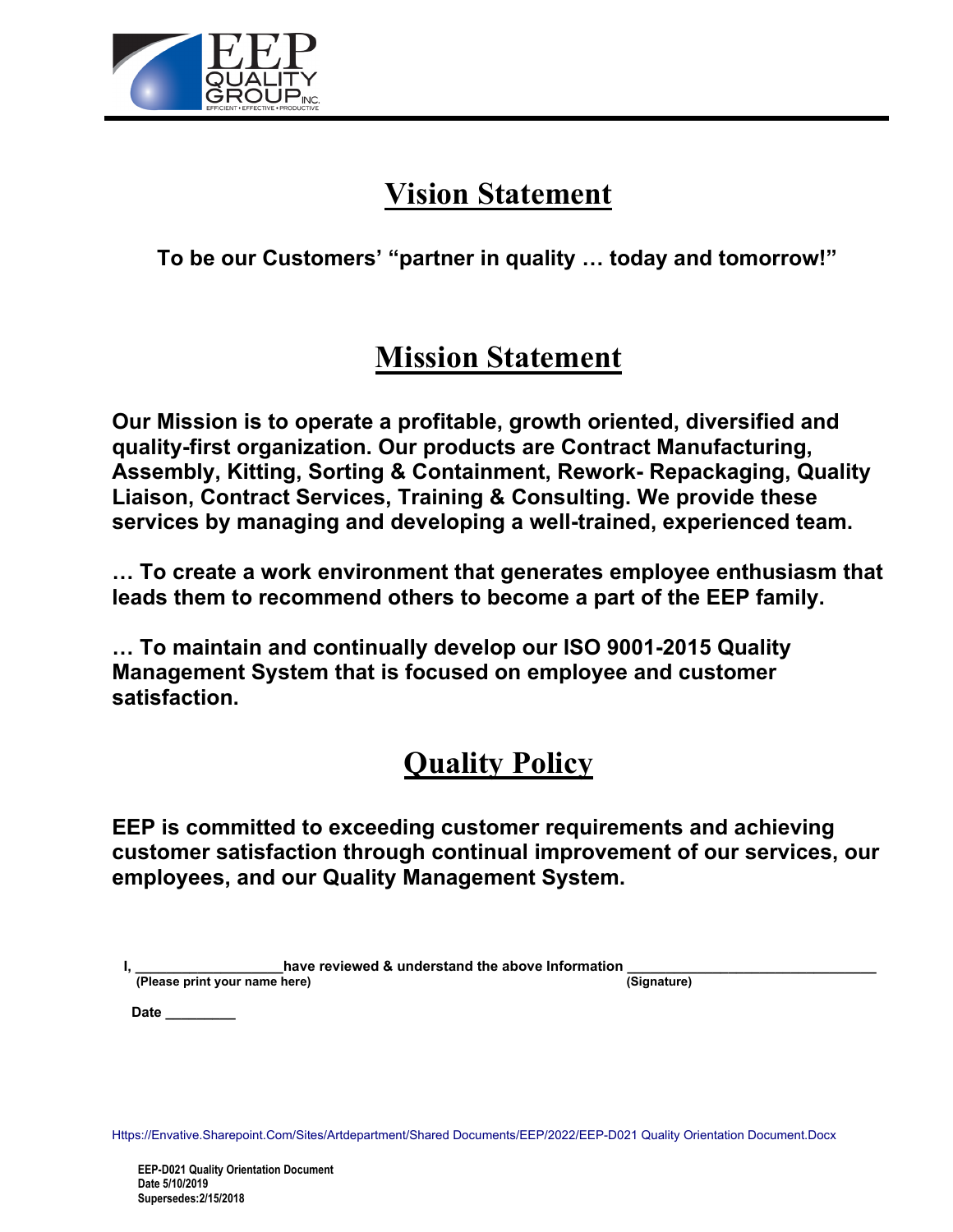

### **NON-COMPETE AND NON-DISCLOSURE AGREEMENT**

As a contractor or employee of EEP Quality Group, Inc., I agree and will abide by the following terms and conditions.

- 1. I will at all times, both during the course of my contract or employment with any of the above will not disclose directly or indirectly to anyone other than authorized personnel any confidential or proprietary matters which include, but are not limited to: strategies, trade secrets, processes, formulas, methods, practices, know-how, specifications, marketing data, financial information, computer information, customers lists, or product information pertaining to pricing, sale, distribution, or manufacture of products. Such prohibition shall not include any information in the public domain.
- 2. As part of my acceptance of a contract or employment with EEP Quality Group, Inc. I agree that I will not compete with the company listed above or any of its affiliates in the same or substantially similar duties and capacitates of my contract or employment in which I am engaged in during the last twelve months of my contract or employment. I further agree that I will not solicit any of the customers that I have come in contact with regarding any products that we currently sell or may reasonably sell to that industry. I agree that I will not represent any other company to the current customer base that I am currently representing. I agree that I will not solicit employment at any of the customers that I have come in contact with during my contract or employment with the company listed above. This restraint applies to the United States, Canada, Mexico and runs for a period of twelve (12) months after my contract or employment terminates. If I end my contract or employment for any reason regardless of circumstance of my departure, I will not for Twelve (12) months solicit or attempt to solicit from the company listed above or its customers or any employee with whom I have come in contact during the course of my contract or employment.